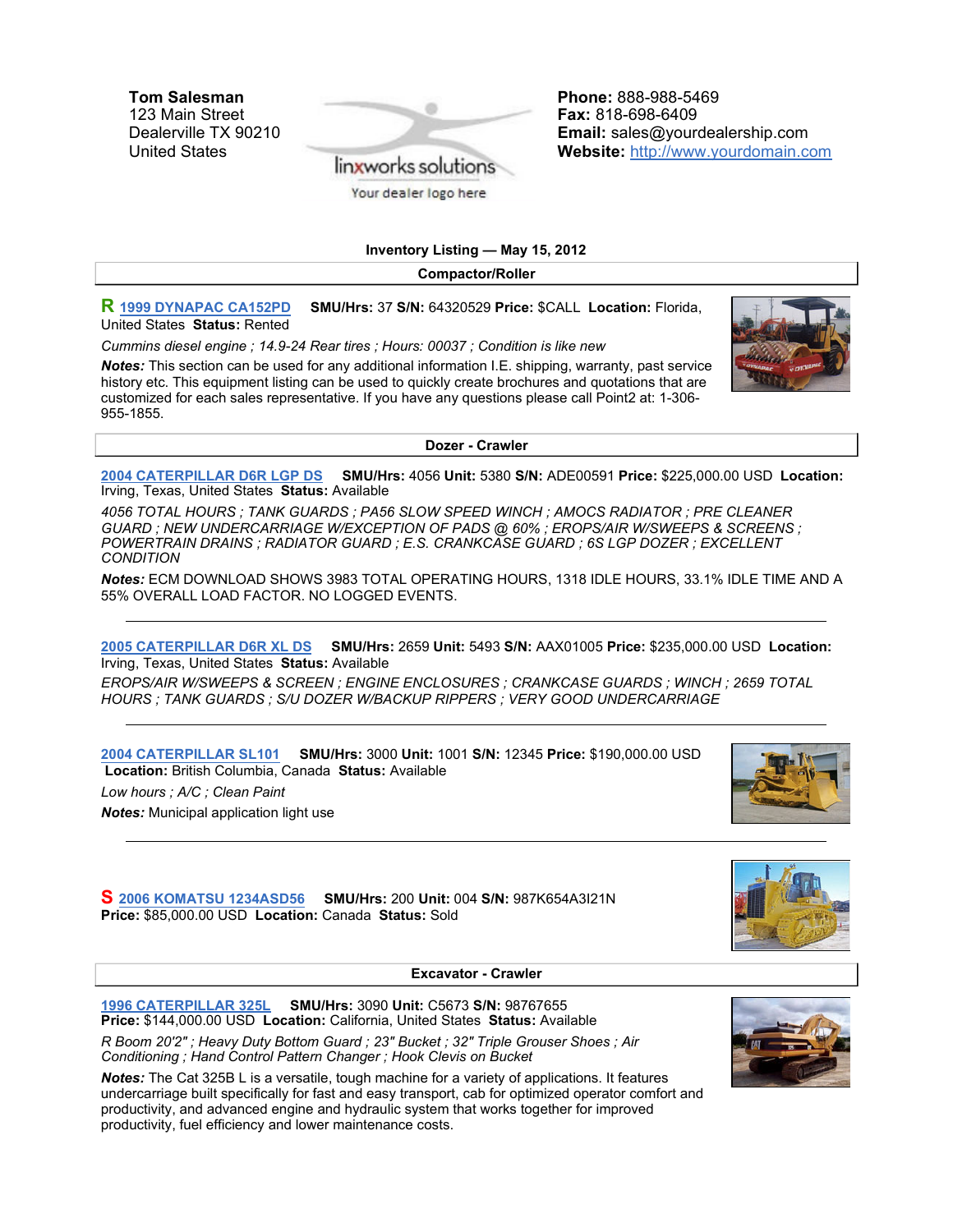**Skidsteer** 

1998 DAEWOO 220LC3 with NPK Hammer SMU/Hrs: 1100 Unit: 33434 S/N: 2009 Price: \$129,500.00 USD Location: Colorado, United States Status: Available

New NPK 10X hammer installed (Feb 2000) ; Solar Series ; 9 foot 6 inch arm ; 44,300 pounds operating weight ; 31 inch pads ; Air Conditioned Cab

Notes: This is one of (30) late model, low hour DAEWOO excavators we currently have in stock. Most have been in our rental fleet since new. BIG SAVINGS are available. Other models available are : 450LC, 280LC, 220LC, 170, DH50, plus Daewoo rubber-tired excavators (200W) and Daewoo dozers (DD80L). Call, fax, or e-mail for complete details, pricing, and photos.

1997 HITACHI EX220LC SMU/Hrs: 912 S/N: 15D-10786 Price: \$127,800.00 USD Location: Indiana, United States Status: Available

Hino engine ; 31" Triple grouser shoes ; 20'4" Boom ; 9'9" Arm ; Less bucket ; Hours: 00912 ; Location: Indianapolis, IN

Notes: The undercarriage has approximately 70% or better remaining. The machine will have all necessary repairs made, and it will be cleaned, and serviced. Overall condition of the unit is very good.

1997 HITACHI EX220LC SMU/Hrs: 670 S/N: 15D-10714 Price: \$147,300.00 USD Location: Indiana, United States Status: Available

Hino engine ; 31" Triple grouser shoes ; 20'4" Boom ; 9'9" Arm ; Less bucket ; Hours: 00912 ; Location: Indianapolis, IN Notes: The undercarriage has approximately 70% or better remaining. The machine will have all necessary repairs made, and it will be cleaned, and serviced. Overall condition of the unit is very good.

1998 JOHN DEERE 330LC SMU/Hrs: 12 Unit: UE100053 S/N: FF0330X000000 Price: \$185,000.00 USD Location: DAYTON, Ohio, United States Status: Available

1998 MODEL ; ONLY 1613 HOURS ; 42"BKT ; 10'6"ARM ; 32" SHOES ; POWER TRAIN COVERAGE (CALL)

Notes: This section can be used for any additional information I.E. shipping, warranty, past service history etc. This equipment listing can be used to quickly create brochures and quotations that are customized for each sales representative. If you have any questions please call Point2 at: 1-888-955-7900.

1998 JOHN DEERE 330LC SMU/Hrs: 12 Unit: UE100053 S/N: FF0330X000000 Price: \$185,000.00 USD Location: DAYTON, Ohio, United States Status: Available 1998 MODEL ; ONLY 1613 HOURS ; 42"BKT ; 10'6"ARM ; 32" SHOES ; POWER TRAIN

COVERAGE (CALL)

Notes: This section can be used for any additional information I.E. shipping, warranty, past service history etc. This equipment listing can be used to quickly create brochures and quotations that are customized for each sales representative. If you have any questions please call Point2 at: 1-888- 955-7900.

1997 KOBELCO SK300 LC Mark IV SMU/Hrs: 6148 Unit: B7723 S/N: YCU0881212 Price: \$97,500.00 USD Location: North Carolina, United States Status: Available

10' stick ; 32" tracks ; Hendrix Quick Coupler ; Cummins Diesel ; All weather, sound suppressed cab ; 73,300 lb operating weight ; 24 Volt to 12 volt converter ; Starting motor (24V-5.5kW), 30 amp alternator ; 2 onboard diagnostic programs ; Lubricated rollers & front idlerss with floating seals ; Sealed lubricated track chains ; Track shoes have 51 pads each side

1995 KOMATSU PC300LC-6 SMU/Hrs: 4900 Unit: 23444 S/N: A80222 Price: \$140,000.00 USD Location: Florida, United States Status: Available

Komatsu SA6D114E Diesel Engine (232 hp.) ; 13' Arm ; 58" 3 CY. R.B. Sand Bucket ; 31.5" Pads ; 16'4" Track Length ; 73,149 lbs ; 4/00 Installed New Head With New Gasket ; 7/99 Installed New Swing Bearings, Seals, & Tub Seal ; 10/98 Installed New Lift Pump